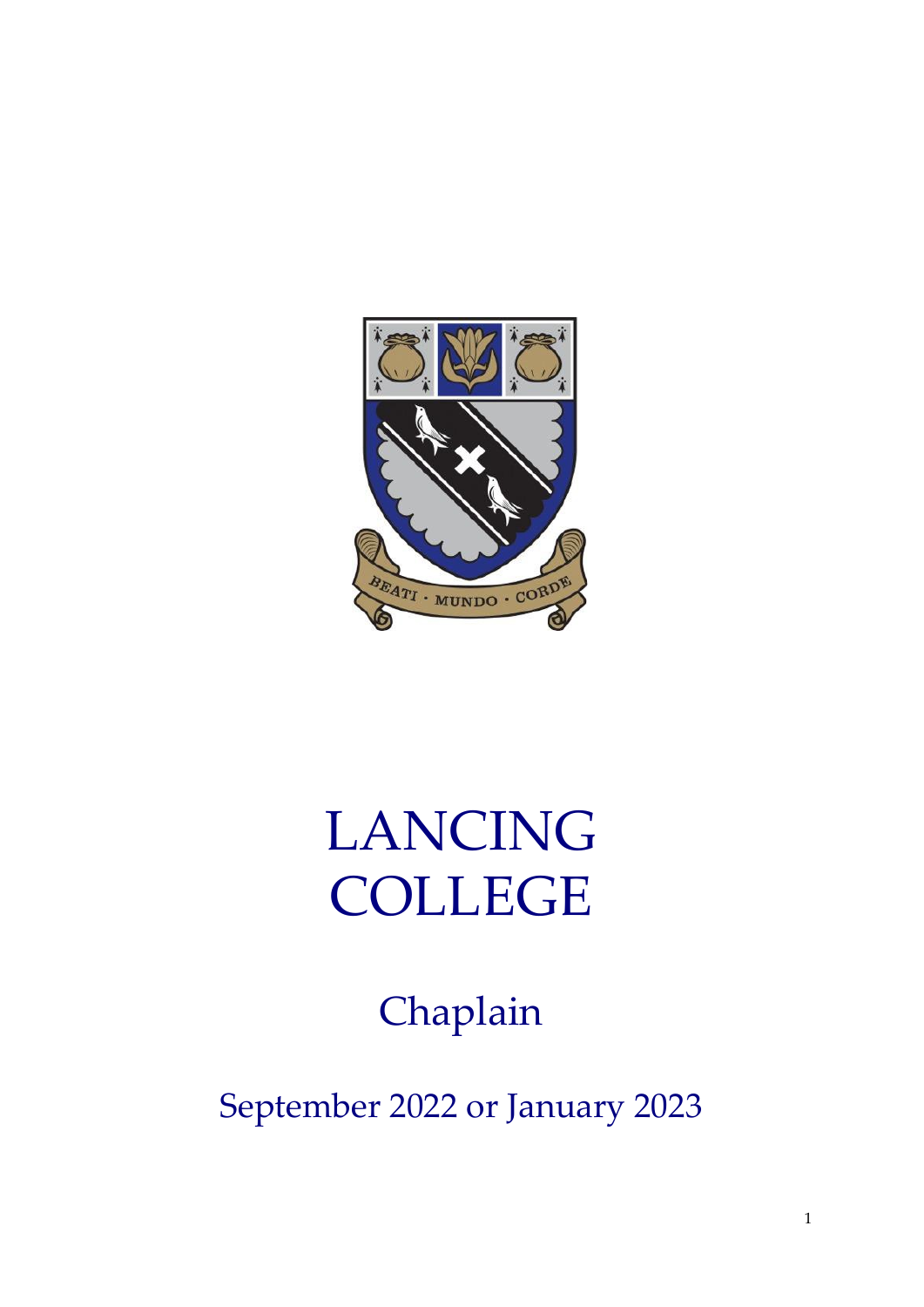#### **The College**

The College stands in an impressive downland estate of some 550 acres, which includes playing fields, residential properties, and an educational farm. The distinguished Victorian buildings, including the spectacular Chapel that was begun in 1868, are a familiar south coast landmark. The nineteenth-century core has been complemented regularly by new buildings and extensions. Recently a co-educational house, a dance studio, gym and learning support suite have been formed by conversion. There is also major investment in funds for scholarships and bursaries, including the Foundationers' Campaign which funds a number of transformational bursaries annually.

Lancing first admitted Sixth Form girls in the 1970s and moved to full co-education in 2000. The College's modern history is one of evolution from an almost wholly boarding community to a mixed boarding and day school with an intake of local, national and international pupils: a proudly cosmopolitan community. In 2002 the governors acquired what has now become Lancing College Preparatory School at Hove, which is about five miles away from the College itself. As a result of a further acquisition Broadwater Manor School became Lancing College Preparatory School at Worthing in January 2014.

Lancing has a strong history of achievement academically, in the arts, and in a wide variety of sport. There is a modern swimming pool, squash and fives courts, a range of tennis courts and two all-weather surfaces in addition to a newly developed sports and fitness centre and a new Equestrian Centre. Music, drama and art are very strong. The specialist music school is next to the Chapel, which possesses a modern Frobenius organ as well the original Walker instrument. The theatre has recently been re-furbished and a dance studio added to the College's facilities. The Art School brings art, photography, sculpture and ceramics under one roof. Extensive work has taken place to re-model the Science Department. The College has excellent IT provision.

The College has a remarkable reputation in the arts. OLs include Sir Tim Rice, Christopher Hampton, and Sir David Hare who continue a tradition which reaches back to Evelyn Waugh, and other distinguished figures such as Archbishop Trevor Huddleston, Sir Peter Pears, Sir Roy Calne, Prof. Rana Mitter and more recently Zoe Conway, Oliver Soden and Racheal Ofori. The seam of independent thought and a willingness to challenge orthodoxy runs deep.

The College recruits a 13+ (Year 9) entry of approximately 100 and an additional Sixth Form (Year 12) entry of about 50-60 students in any given year*.* There are ten Houses (seven boarding houses, four boys' and three girls', and three day houses, one each for boys and girls and one mixed). Lancing operates a six day academic week with teaching on Saturday mornings and sports fixtures on Saturday afternoons, and day pupils are expected to engage fully with the life of the boarding community. The College was graded 'excellent' in all categories and sub-categories in the recent, 2017 integrated ISI inspection document which can be found here: [https://www.lancingcollege.co.uk/lancing](https://www.lancingcollege.co.uk/lancing-college/about/inspections)[college/about/inspections.](https://www.lancingcollege.co.uk/lancing-college/about/inspections)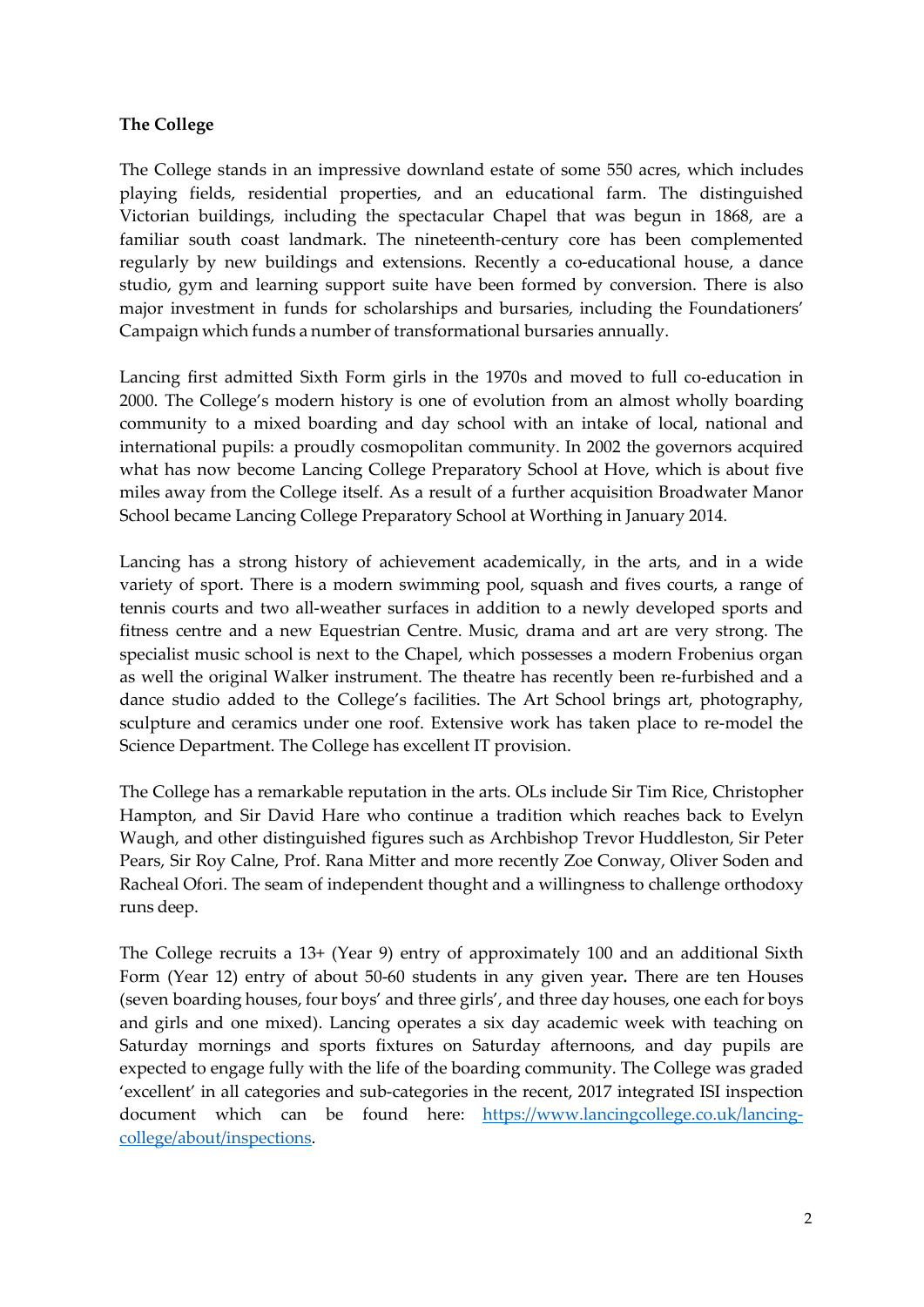Academic standards are consistently high: A\* - B grades at A Level average over 80% for the last ten years and the A\* average since 2010 is over 20%.

Each year the College offers several academic scholarships and similar awards for Art, Music, Drama and Sport as well as for all-rounders, all of which may be enhanced by means-tested bursaries.

The Headmaster, Mr Dominic Oliver, has been in post since September 2014.

#### **Woodard Schools**

Lancing College is a member of Woodard Schools Corporation. Established in 1847, Woodard is now the largest group of Church of England Schools in the UK and is recognised as providing academic excellence and an unrivalled supportive environment where individuals can flourish within its Anglican, Christian ethos. With 45 schools (both independent and state) located throughout England and Wales, Woodard educates and supports 27,000 students a year.

As the Senior School of the Woodard Corporation Lancing is closely identified with the worship and practice of the Anglican Church and its Catholic tradition. The Eucharist has always been the centre of worship in the Chapel and the idea of a Eucharistic community central to the foundation of the school. The College is involved in the work of the Corporation and the Woodard Southern Area Provost (The Rt Revd Jonathan Meyrick) is an ex-officio member of the Governing Body.

#### **General**

Lancing College is a friendly, ethical, vibrant and outward-looking place to work. We act with integrity and treat each other with respect, valuing diversity and rejecting discrimination. We are fully committed to creating and promoting a diverse and inclusive workforce that reflects both our local community and our cosmopolitan student body. Applications are welcome from all suitably qualified candidates regardless of ethnicity, religion, sexuality, gender, age or disability. We particularly encourage applications from under-represented groups.

The College requires of all its employees a high standard of behaviour and integrity when undertaking duties and when in contact with pupils, parents, fellow employees, and visitors alike.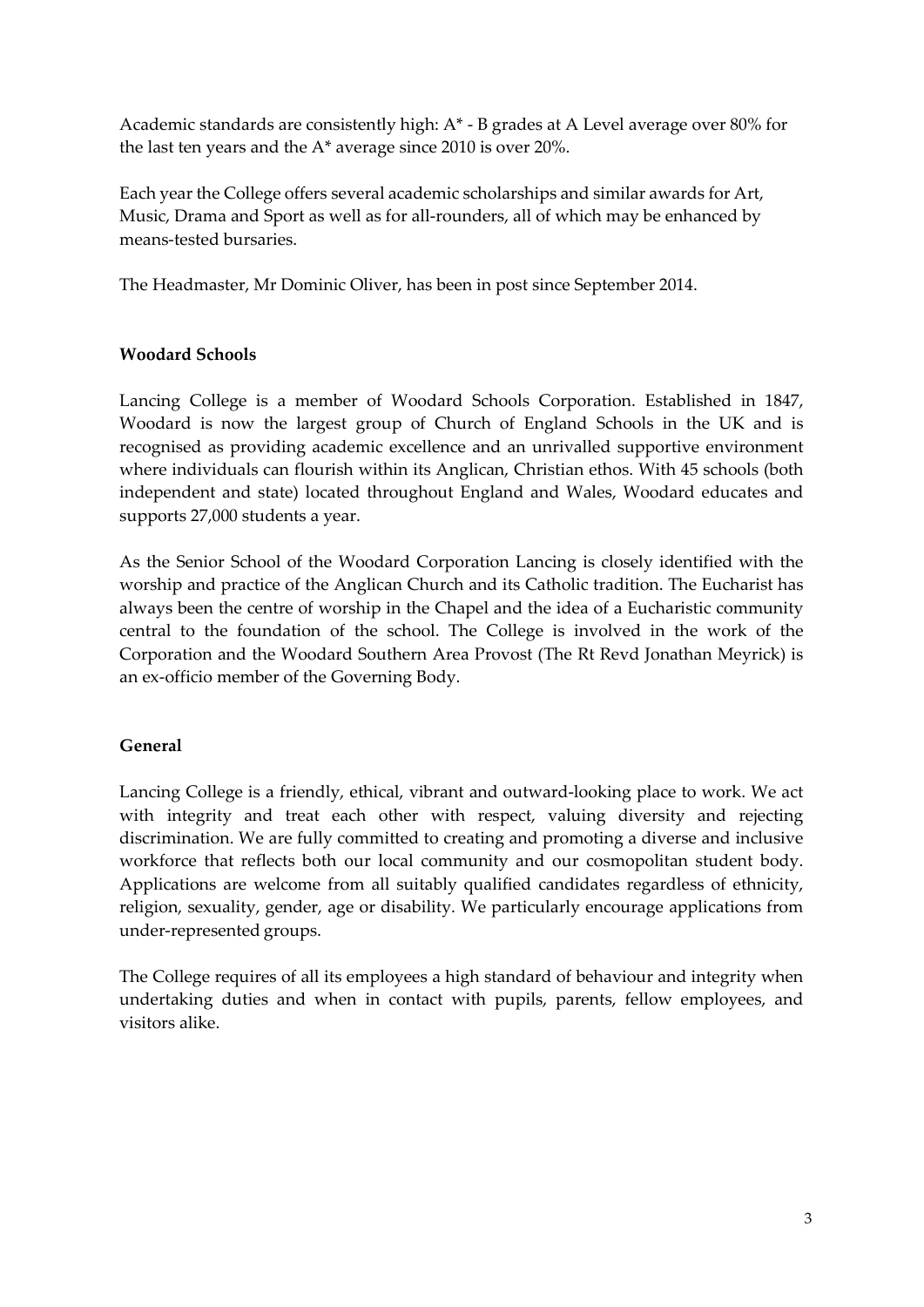## **The Appointment**

The vacancy arises on the retirement of Father Richard Harrison after 13 years of distinguished and inspiring service to the College.

The appointment will be made jointly by the Provost and the Head Master, who will be assisted by the Senior Provost of the Woodard Corporation and members of the College's Senior Management Team.

#### **The Chapel**

The magnificent Chapel, reputed to be the largest school chapel in the world, is a Grade 1 listed building and one of the biggest churches in Sussex and the Diocese of Chichester. It is therefore used as a venue for services and concerts by many local organisations including the diocese. There is a full-time Verger and a cleaner. The Chapel provides a quiet sacred space in the heart of the community. It is open to the public throughout the year and has a very dedicated band of voluntary guides.

The Friends of Lancing Chapel is the organisation which raises the finances for the maintenance of the fabric of the Chapel. A major project has just been finished to achieve the completion of the Chapel with the building of the West Porch. Lancing has a fine choral tradition and the Director of Music is also the Director of the Chapel Choir.

More information on the building and its history can be found here: [https://www.lancingcollege.co.uk/chapel.](https://www.lancingcollege.co.uk/chapel)

## **Worship and Liturgy**

The Chaplain plans, organises and leads our weekly whole-school Chapel services, which form the corporate worship of the College. There are separate services for the College and Prep Schools.

The main service in the College each week is a Sung Eucharist on a Wednesday morning at 8.30am attended by the whole school. A Sung Eucharist is a celebrated on a number of Sunday mornings a year at 10.00am; these currently take place on the first Sunday of each term and Remembrance Sunday.

There is significant scope for creativity in the planning of these services. Working closely with the Director of Music and the Chapel Choir, our goal is for Chapel services to be inspiring, engaging and relevant for all students. Involving other members of staff and students in this process is absolutely critical.

Other special services include Remembrance Sunday, Founder's Day services, the Leavers' Service, Festal Evensong and the Carol Services (with thousands, including those from outside the College community, attending across multiple services). There is plenty of scope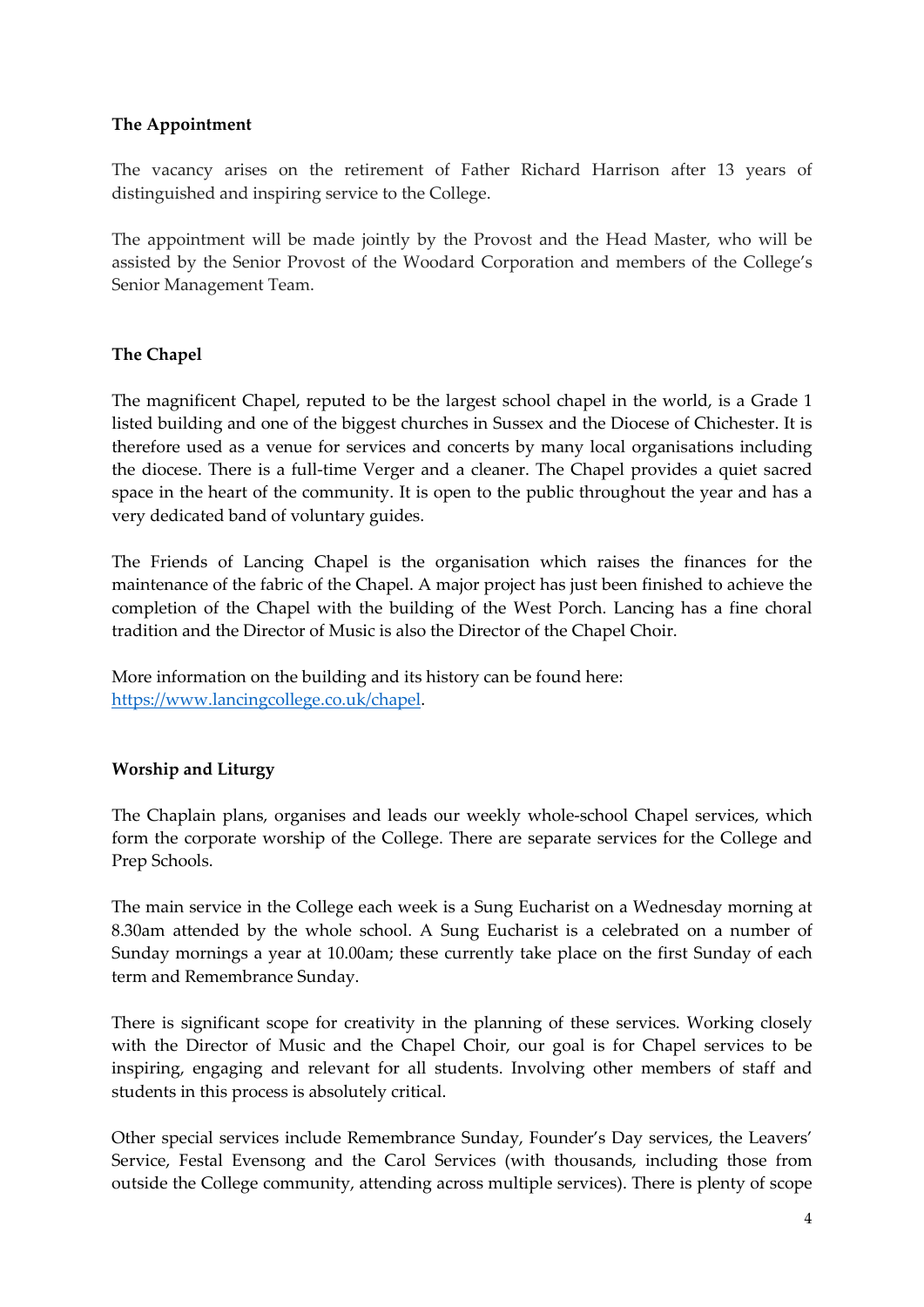for the Chaplain to develop imaginative opportunities for voluntary worship that can complement these 'compulsory' services. In addition there is a daily and voluntary celebration of the Eucharist in the Crypt or House common rooms to which House groups are invited, and which occur at a time which suits the House.

Lancing operates an 'open altar' policy. All practising baptised Christians are admitted to Holy Communion on condition they have been baptised. All pupils, of whatever faith or none, are welcome to receive a blessing. About 20 pupils are prepared for Confirmation each year, often with some adults. A team of sacristans and eucharistic ministers, drawn from the staff and pupil body, assist in services and there is a tradition of inviting members of the school community, including pupils, to preach on particular occasions.

#### **The Role**

The role of Chaplain is a demanding and wide-ranging post. The following details therefore serve only as an outline of the main responsibilities.

The College has a distinct Christian foundation and the Chaplain is an important member of College life. The Chaplain will be required to nurture and develop the tradition in which the Chapel stands: valuing the sacramental life; committed to liturgy that seeks to maintain the beauty of holiness; teaching the Faith in a generous, undogmatic and inclusive manner; and welcoming those of all faith traditions and none.

The Chaplain works closely with the Head Master (they meet weekly), actively seeking to create new ways of enriching the College's Christian life in response to the needs of the community and his/her particular strengths and gifts. The Chaplain also attends the weekly Housemasters' and Housemistresses' meeting, since the House is the basic unit of pastoral care in the school.

The Chaplain also needs to relate well to parents, and to staff, so s/he needs to be a familiar face in and around all three schools (Senior, Prep and Pre-Prep). In the Woodard tradition, the Chaplain has a strong relationship with all three Heads and his/her influence in all areas of College life is welcomed.

We are thus looking for someone who will be the "parish priest" to the whole community, mainly during term time but also involving some work during the school vacation as befits this key position within the College. The Chaplain offers informal friendship and support to all, and is also able to offer and organise more formal services like baptisms, confirmation, weddings and funerals for the College community and their families.

It is also important for the Chaplain to be involved in the wider life of the College, engaging with students and building relationships away from the formalities of the Chaplaincy. Living on the campus is important in being available to the whole community.

No previous teaching experience is required though it is envisaged that there will be some teaching associated with the role, with a teaching load set at a level that acknowledges the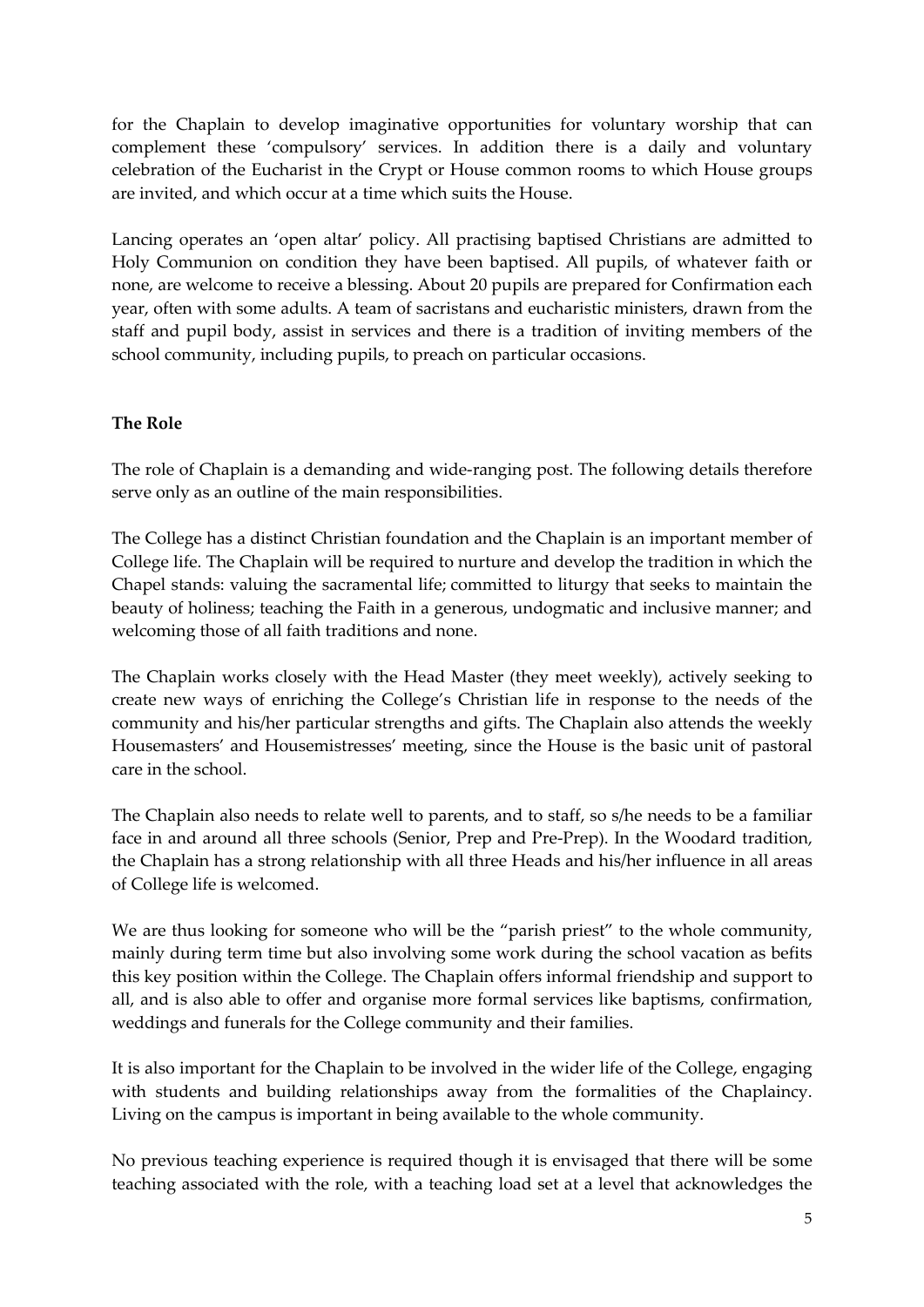various other demands on the Chaplain's time, and his/her need to be available to members of the community as required.

There is a separate post of Head of Religious Studies, with a total of four members of staff contributing to the teaching of this department. REP (Religion, Ethics and Philosophy) is part of the compulsory curriculum for the Third and Fourth Forms (leading to an internal examination, equivalent to the Short Course GCSE) and Religious Studies is available as an option to A Level in the Sixth Form. There is no requirement that the Chaplain should teach REP. The present Chaplain has in his time at the school taught in four departments.

The Chaplain should also be an active contributor to the broader co-curricular life of the school (sport, music, drama and other activities).

The Chaplain works with other pastoral leaders to co-ordinate charity and other outreach events, assisted by a committee of Lower Sixth Form pupils.

The Chaplain also links pupils with wider Christian communities e.g. leading pilgrimages, accompanying groups to worship or choral singing in other church settings.

At times of individual or communal difficulty or crisis, the Chaplain plays a central and vital role in offering support and spiritual counsel.

These broader elements (pastoral involvement, teaching, engagement in the co-curriculum, outreach) are seen as vital in terms of integration of the post-holder into the community as a whole; the Chaplain must be seen as a visible presence in College life and must be accessible to all. Pupils in particular should feel that they can make themselves heard through the Chaplain. Encouraging, listening and responding to their voices (both individual and collective) is an important part of this role.

Beyond Lancing, the Chaplain is expected to be active in national organisations of school chaplaincies. These include the network of Woodard Corporation chaplains, and the Centre for Chaplaincy in Education.

The Chaplain has contact with the wider Church by taking services at parish churches in the diocese and beyond. The Chaplain preaches at other schools – there has been and should be a close link with Hurstpierpoint and Ardingly together with feeder prep schools. Other clergy often come to Lancing to preach. The Bishop of Lewes usually conducts the confirmation services.

#### **Line Management**

The Chaplain reports to the Head Master. The Provost of the three founding Woodard Schools (Lancing, Hurst and Ardingly) has responsibility for overseeing the religious and spiritual life of the schools and for supporting the Chaplains in their roles. It is expected that the Chaplain will develop a close working relationship and communication with the Provost.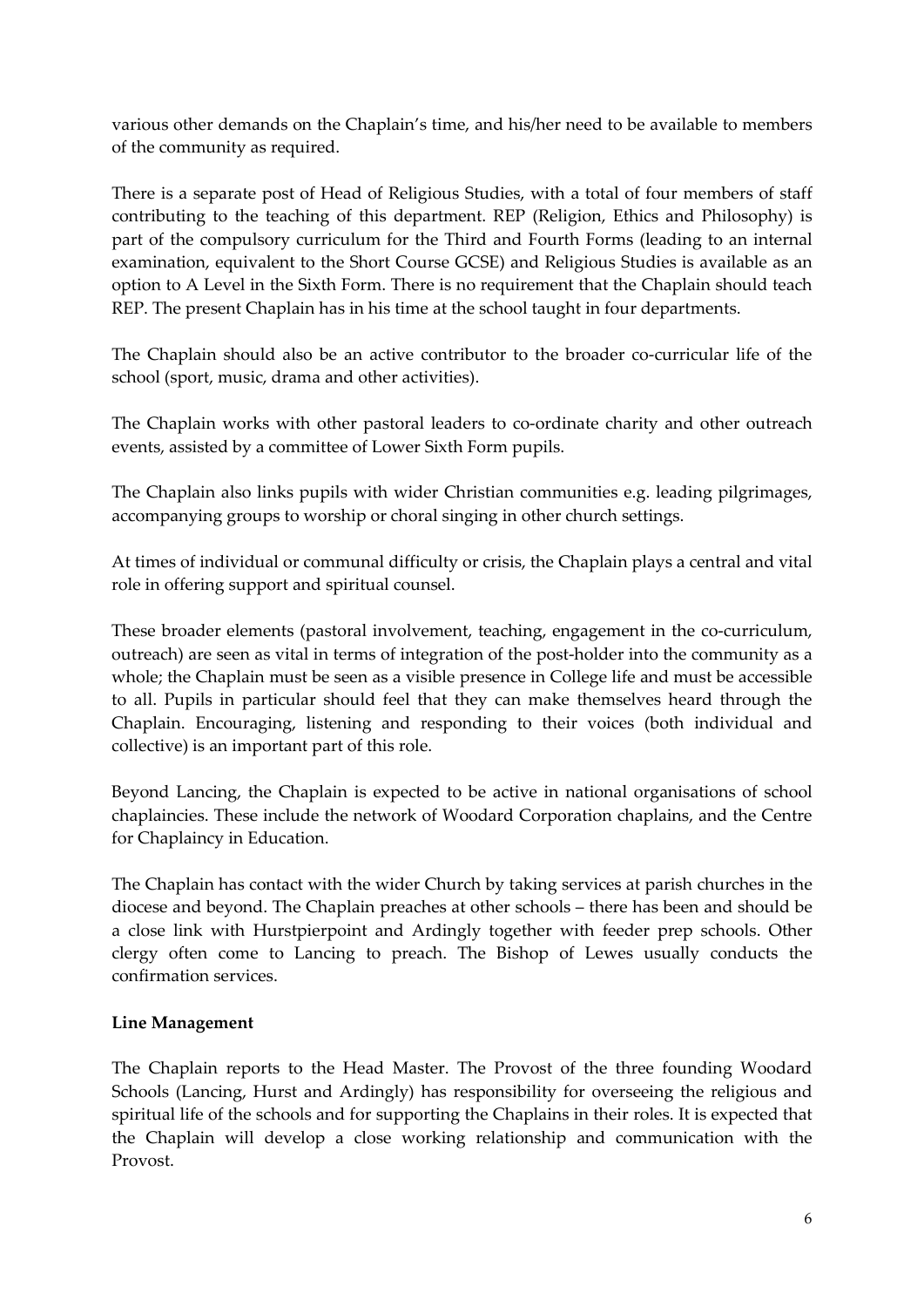## **Summary of Essential Responsibilities of the Role**

- 1. Oversight of the daily life of Chapel and organisation of all services.
- 2. Nurturing and developing the rich Christian tradition that the Chapel has inherited.
- 3. Acting as a key figure in pastoral care within the school as a listening ear and spiritual support to all who need it: pupils, all staff and members of the wider College community.
- 4. Teaching, modelling, nurturing and supporting the values of the College both in Chapel and in the day-to-day life of the school.
- 5. Oversight of annual set-piece services to the highest of standards: Carol Services, Remembrance, Founder's Day, Leavers' Service etc.
- 6. Working with the Director of Music to ensure the highest of musical standards in the life of the Chapel with a vibrant and dynamic mix of music and liturgy encouraged. The Chaplain also provides support for all choir activities both at Lancing and in other venues.
- 7. Nurturing the spiritual lives of pupils at the College through support and oversight of all voluntary Christian activity at the College: e.g. Confirmation, voluntary services, the work of the Sacristans, Christian Union, talks etc.
- 8. Liaising closely with the Senior Deputy Head and broader pastoral team to provide appropriate support for pupils in particular difficulty and to be a visible and supportive presence in the Houses.
- 9. Appropriate support for the Foundation Office in providing services for OL reunions and special events, and in addition support for the wider Lancing community in terms of weddings, baptisms, funerals, memorials etc.
- 10. Representing Lancing at certain services or events, including occasional preaching in other schools.
- 11. It is also expected that the Chaplain will undertake some teaching on a reduced timetable (all subjects considered) and will be committed to involvement in the wider life of the College (sport, activities etc.).
- 12. They will also assume the responsibilities associated with membership of the Common Room and carry out tasks as reasonably required by the Head Master.

In addition to the core elements described above, we are particularly interested in candidates who can also demonstrate vision and passion in one or both of the following areas:

- A. **Intellectual leadership:** Lancing is an increasingly diverse community yet remains committed to the belief that the Christian worldview has relevance educationally in shaping values, ethics, mindset and priorities in a secular context. We would love to stimulate thought and debate in this area, both at Lancing and beyond, in order to encourage balanced, informed and healthy discussion of important issues as part of our commitment to preparing Lancing pupils for the world beyond school.
- B. **Partnership:** at the centre of our strategic thinking is a desire to engage with the world beyond Lancing, particularly using areas of expertise and relevance to build relationships with others. We believe Chapel and Chaplaincy to be an area of exciting growth in this regard.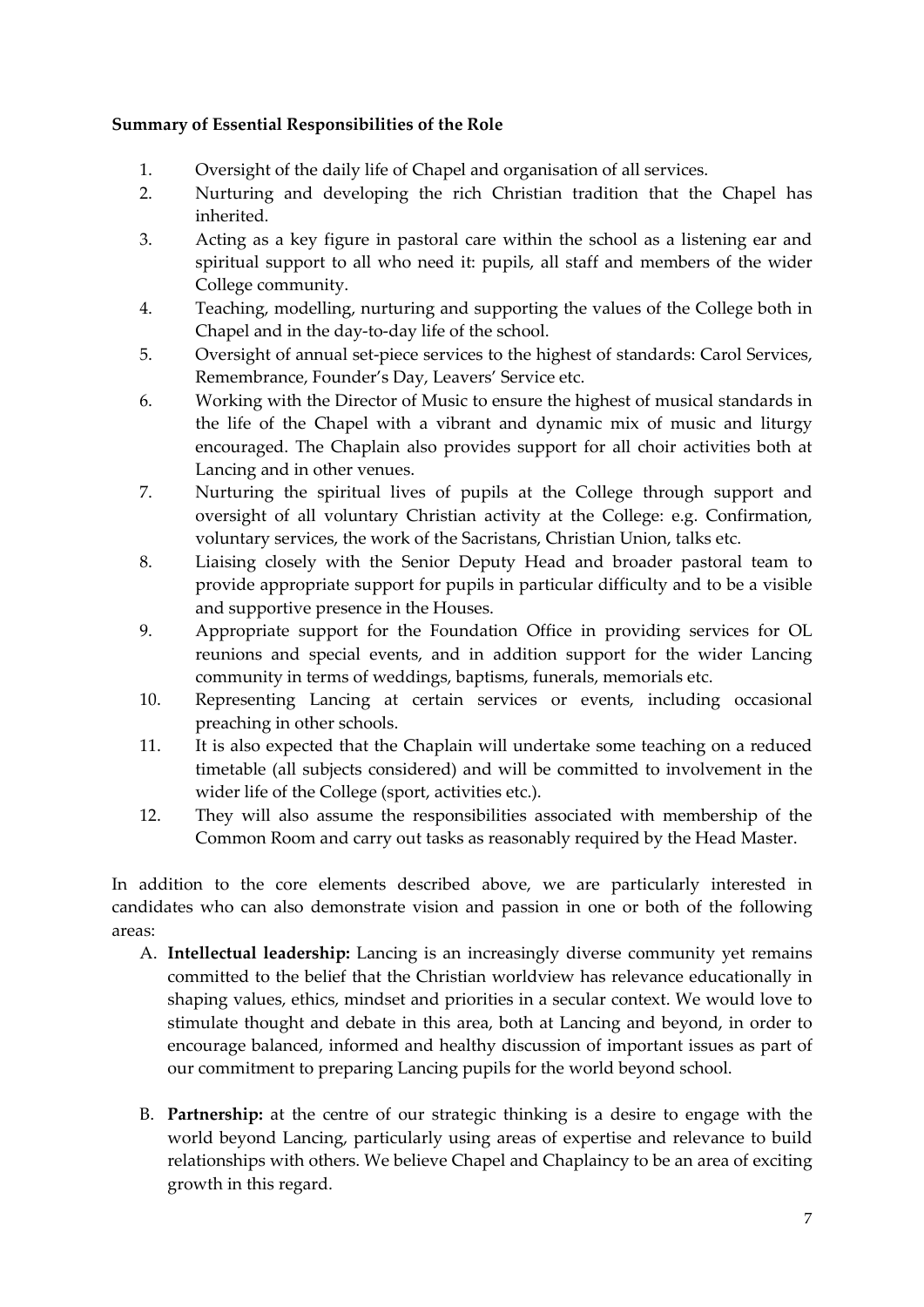All the above should be carried out in accordance with legislation and with particular reference to school policies, most notably the College's Safeguarding Policy.

## **Person Specification**

The post-holder will be expected to be:

- 1. In sympathy with the Christian foundation of the College and supportive of the continued centrality of the Chapel and Christian values and ethos in the school.
- 2. A pastor to the whole community, regardless of an individual's faith tradition, demonstrating both a pastoral heart and clear pastoral gifts, so as to be able to support people both in good times and in bad.
- 3. A prayerful person, with a rooted sense of their own faith, for whom the Daily Offices and the Eucharist are important parts of their spiritual discipline.
- 4. A gifted communicator in all settings.
- 5. Understanding of the demands of boarding school life and willing to engage in the wider life of the College both in and beyond the classroom and across the scope of the boarding day and week.
- 6. A collaborative individual willing to work in a team but with a clear sense of initiative and independence and with the ability to both initiate and manage change.
- 7. An individual of the highest moral integrity and trustworthiness.

#### **Terms and Conditions**

- Lancing has its own pay scale and the financial package offered will be commensurate with the responsibilities of the post and the experience of the person appointed.
- The successful candidate will be resident on the College campus.
- For staff with children of school age, a remission of fees is available as part of the package to enable staff children to benefit from the education offered by the College.
- Probationary Period the employment will be subject to a probationary period of one year during which time the College may terminate the employment by giving in writing not less than ten weeks' notice and the member of staff may terminate the employment by giving in writing not less than one term's notice.

#### **Further Information**

It is the policy of the College not to notify candidates who have not been shortlisted for interview. Therefore, if applicants have not had a reply from the school within 21 days of the closing date, they can assume that their application had been unsuccessful.